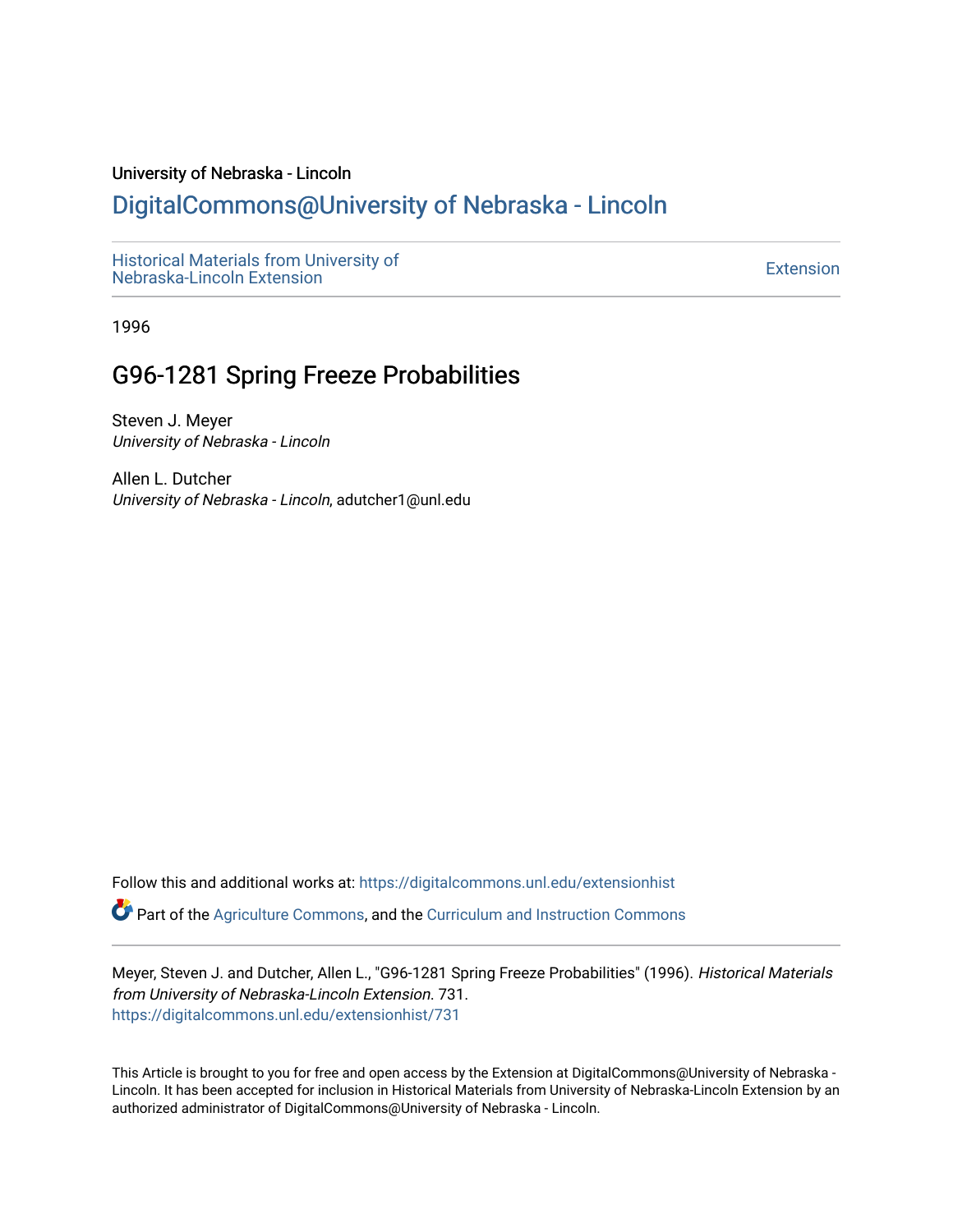

# **Spring Freeze Probabilities**

**Spring freeze probabilities, based on 45 years of data, are examined for 48 locations in Nebraska. The effect of spring freezes on Nebraska's main crops is also discussed.**

> *Steven J. Meyer, Extension Specialist, Agricultural Climatology Allen L. Dutcher, Nebraska State Climatologist*

The potential of a late spring freeze is of great concern to farmers, gardeners, nurserymen, and other plant growers. A climatological analysis of spring freeze events across Nebraska can provide a measure of the risk involved with planting at a certain time of spring.

Freezes are generally classified as light, moderate, or heavy. A light freeze occurs when the minimum temperature falls within the range of 32°F to 29°F; a moderate freeze when the minimum temperature falls within the range of 28°F to 25°F; and a heavy freeze when the minimum temperature falls to 24°F or below.

Often, when minimum temperatures near freezing, other factors also should be considered in evaluating their effect on plants, including thermometer position and local topography.

**Thermometer Position.** Thermometers that record minimum temperature are positioned about 5 feet above the ground in ventilated boxes called instrument shelters. On clear, calm nights the temperature at ground level can be 5°F to 10°F colder than that measured in the instrument shelter because the heat near the earth's surface is being emitted to space. This is a great concern in spring when the newly germinated plants are small and susceptible to freezing temperatures.

**Local Topography.** Because cold air is more dense than warm air, the cold air will drain into depressions such as low spots between hills, gullies, and narrow river valleys. This often occurs on clear, calm nights.

#### **Effect of Spring Freeze on Individual Crops**

Plant species, development stage, plant condition, timing of cultivation, intensity and duration of cold, and rate of freezing and thawing are factors that determine the severity of a freeze. The following discussion addresses critical freeze periods for Nebraska's main crops.

**Fall Seeded Grains and Spring Seeded Oats.** Early varieties of these crops may suffer damage from a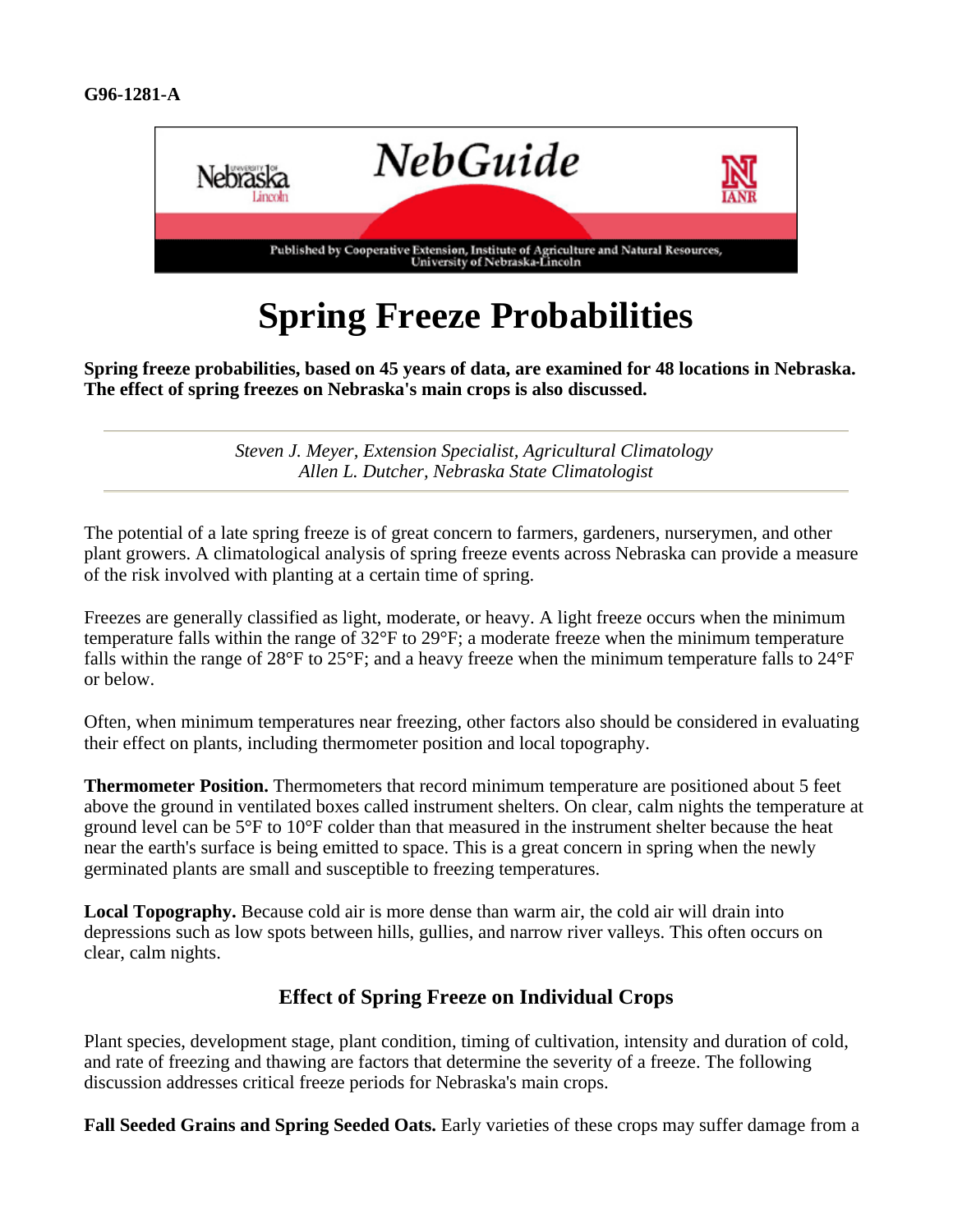very late freeze of 28-30°F or lower that kills pollen and prevents fertilization.

**Corn and Sorghum.** Springtime soil temperatures at shallow depths are usually warmer than air temperatures on freeze days. A freeze after seedling emergence may damage corn leaves but is not likely to kill the plant because the growing point is below the soil, protected until plants are 6-12 inches tall. A freeze occurring after this time can severely damage the plant. Sorghum plants one to three weeks old have recovered from a freeze as low as 25°F, but well advanced crops can be damaged by temperatures slightly below freezing.

**Legumes.** The growing point of soybean, field bean, and alfalfa is above the ground and often damaged if planted too early. A freeze of 28°F or lower can seriously damage newly emerged beans. A freeze of 20°F or lower is needed to seriously damage alfalfa seedlings.

**Sugar Beet.** These plants are hardy and will germinate at low temperatures; however, they are sensitive to temperatures of 28°F or below when the hypocotyl is bent pulling the seed leaves from the soil.

*Table I* shows the dates of the earliest, median (middle), and latest occurrence of the last spring freeze (32°F and 28°F) for 48 Nebraska locations. The dates in this table provide information regarding spring freeze extremes as well as the typical occurrence of spring's last freeze. For example, the earliest occurrence of the last light spring freeze (32°F) in Holdrege was on April 6; the latest occurrence was on May 29; and the median (typical) last freeze occurs on April 28. The earliest occurrence of the last moderate spring freeze (28°F) was on March 19; the latest occurrence was on May 13; and the median (typical) last freeze occurs on April 15.

*Figures 1-3* and 4-6 identify dates related to the last occurrence of a spring freeze (32° and 28°F, respectively). Each figure is based on 45 years of data, 1950-1994. The probability of the last spring freeze (32°F) occurring on or after the dates identified in *Figure 1* is 80 percent (i.e., a freeze on or after these dates is likely to occur in four out of five years). *Figure 2* identifies the median or "typical" date on which the last spring 32°F minimum temperature occurs. The probability of the last spring freeze (32°F) occurring on or after the dates identified in is *Figure 3* 20 percent (i.e., a freeze on or after these dates is likely to occur in one out of five years). The probability of the last spring freeze (28°F) occurring on or after the dates identified in is *Figure 4* 80 percent (i.e., a freeze on or after these dates is likely to occur in four out of five years). *Figure 5* identifies the median or "typical" date on which the last spring 28°F minimum temperature occurs. The probability of the last spring freeze (28°F) occurring on or after the dates identified in *Figure 6* is 20 percent (i.e., a freeze on or after these dates is likely to occur in one out of five years).

No one can predict when the last spring freeze will occur. However, the information provided here is intended to help producers to better assess the freeze risks associated with spring planting on a given date.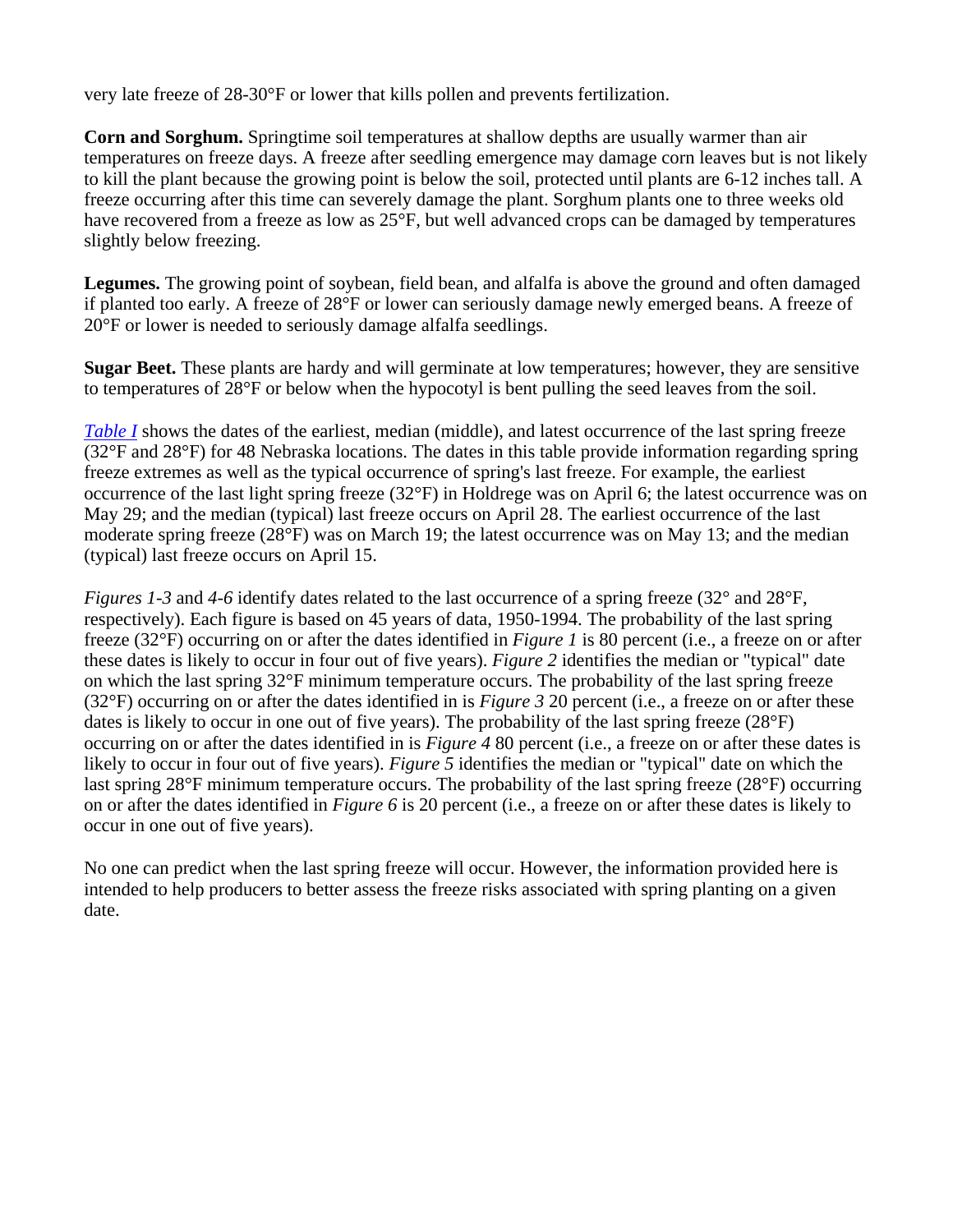

**Figure 1 (above). There is an 80 percent probability of a spring freeze (32°F) occurring on or after the dates shown on this map (based on 45 years of record, 1950-1994).**



**Figure 2 (above). Median spring freeze (32°F) date. Half of all spring freezes will occur before the dates shown on this map and half will occur after (based on 45 years of record, 1950-1994).**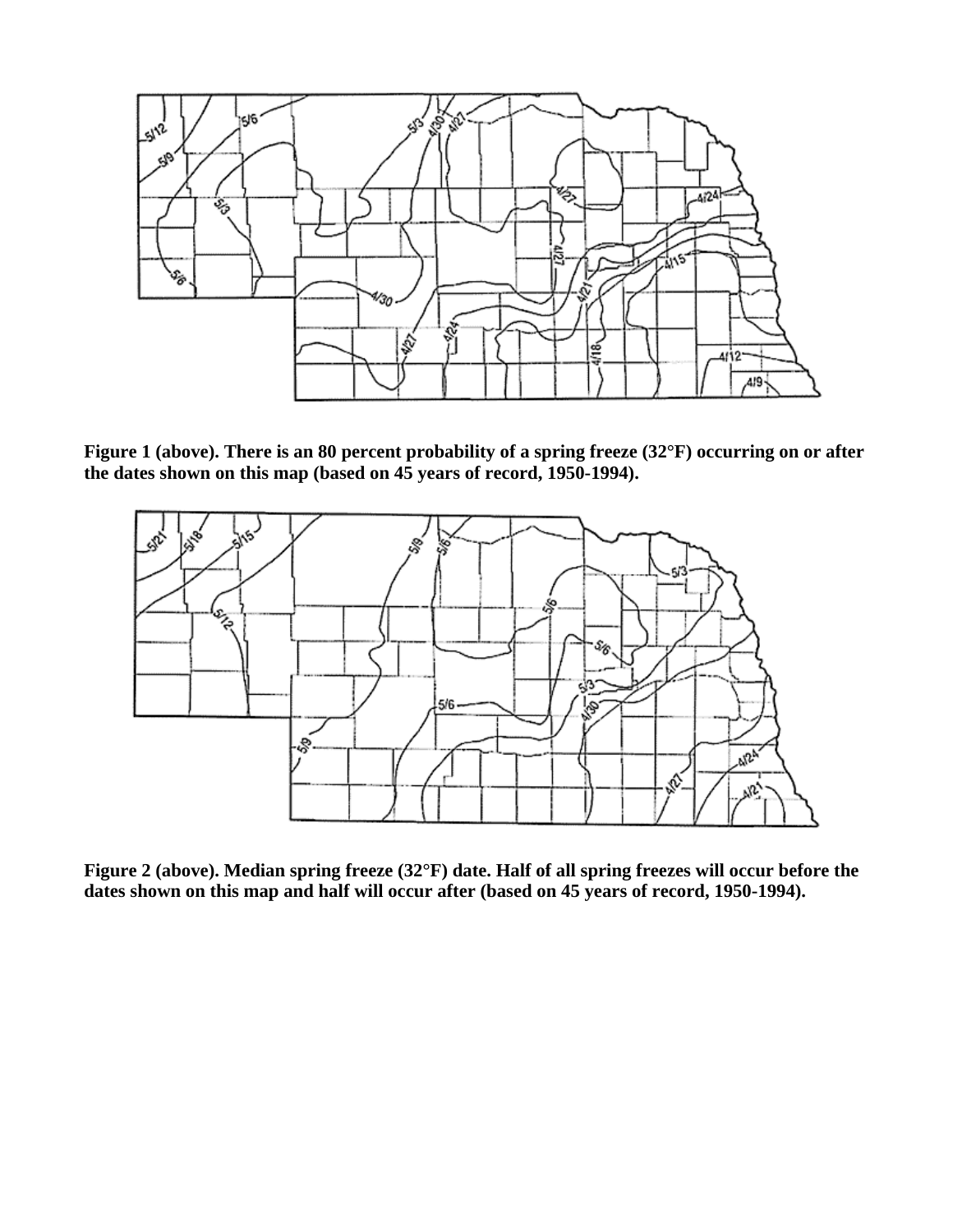

**Figure 3 (above). There is a 20 percent probability of a spring freeze (32°F) occurring on or after the dates shown on this map (based on 45 years of record, 1950-1994).**



**Figure 4 (above). There is an 80 percent probability of a spring freeze (28°F) occurring on or after the dates shown on this map (based on 45 years of record, 1950-1994).**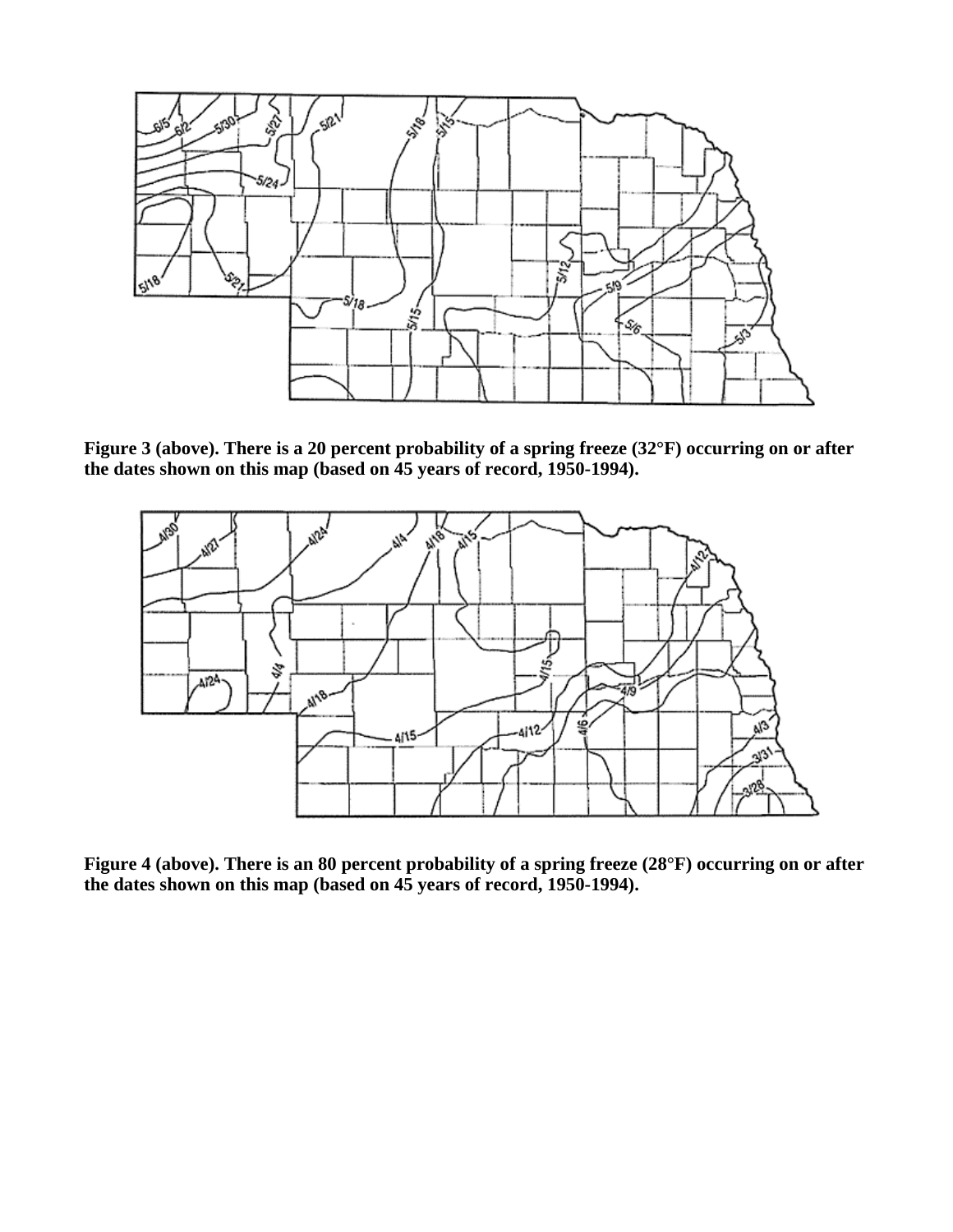

**Figure 5 (above). Median spring freeze (28°F) date. Half of all spring freezes will occur before the dates shown on this map and half will occur after (based on 45 years of record, 1950-1994).**



**Figure 6 (above). There is a 20 percent probability of a spring freeze (28°F) occurring on or after the dates shown on this map (based on 45 years of record, 1950-1994).**

| Table I. Earliest, median, and latest date of the last occurrence of a light (32°F) and<br>moderate (28°F) spring freeze for 48 locations in Nebraska. |               |        |                                                       |               |               |  |  |  |
|--------------------------------------------------------------------------------------------------------------------------------------------------------|---------------|--------|-------------------------------------------------------|---------------|---------------|--|--|--|
| <b>Last Spring 320F Minimum</b><br><b>Temperature</b>                                                                                                  |               |        | <b>Last Spring 280F Minimum</b><br><b>Temperature</b> |               |               |  |  |  |
| <b>Earliest</b>                                                                                                                                        | <b>Median</b> | Latest | <b>Earliest</b>                                       | <b>Median</b> | <b>Latest</b> |  |  |  |
| 4/14                                                                                                                                                   | 5/3           | 5/31   | 3/30                                                  | 4/24          | 5/22          |  |  |  |
| 4/12                                                                                                                                                   | 5/6           | 5/29   | 4/1                                                   | 4/28          | 5/29          |  |  |  |
| 4/10                                                                                                                                                   | 5/11          | 6/14   | 4/2                                                   | 4/28          | 6/2           |  |  |  |
|                                                                                                                                                        |               |        |                                                       |               |               |  |  |  |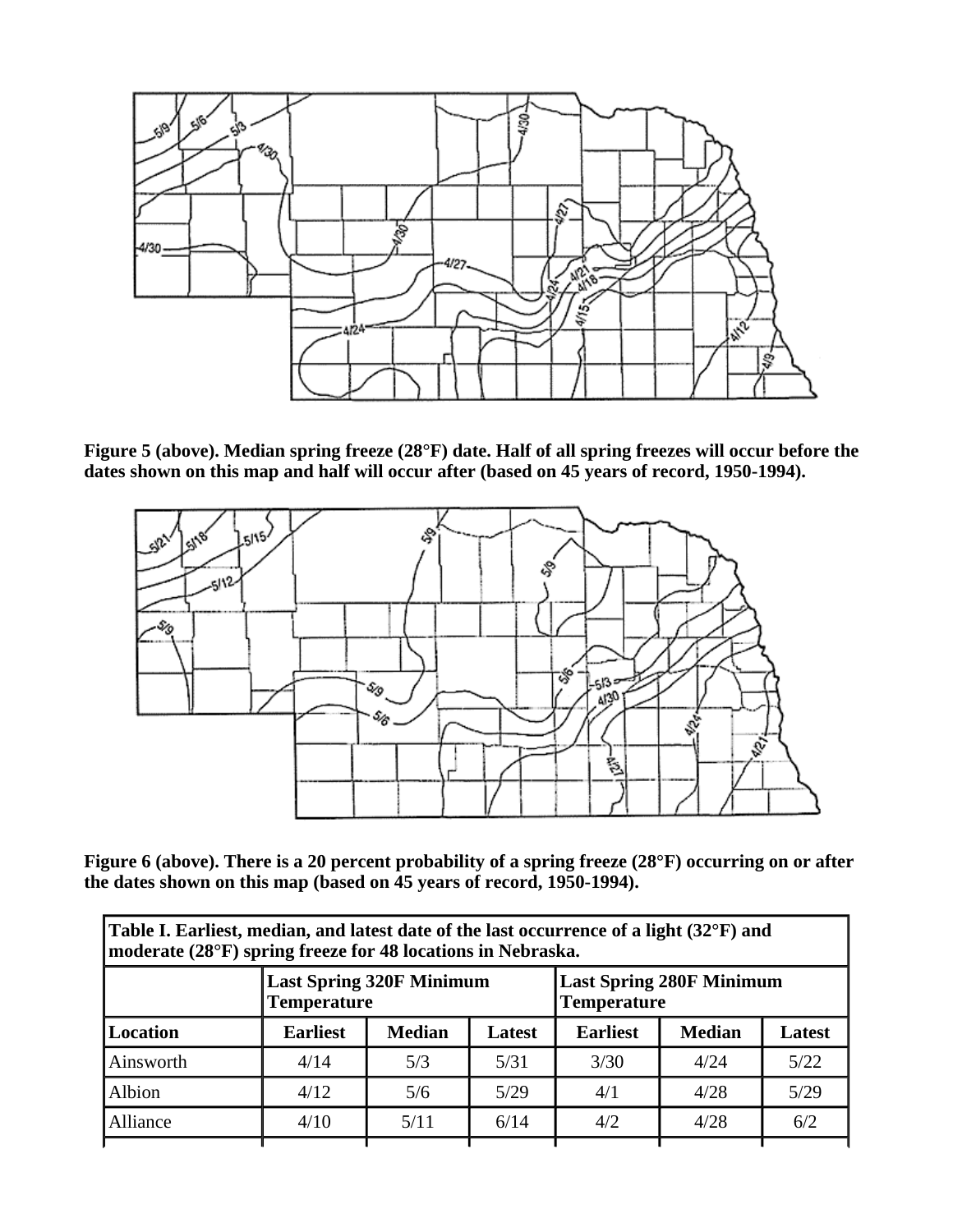| Arthur              | 4/23 | 5/11   | 6/14   | 4/9    | 5/3    | $5/26$ |
|---------------------|------|--------|--------|--------|--------|--------|
| Ashland             | 3/31 | 4/30   | $5/22$ | 3/24   | 4/15   | 5/3    |
| Atkinson            | 4/4  | 5/4    | 5/29   | 3/30   | 4/25   | 5/29   |
| Benkelman           | 4/11 | 5/7    | 5/27   | 4/4    | 4/24   | 5/26   |
| Blair               | 4/6  | 4/28   | $5/15$ | 3/23   | 4/11   | 5/3    |
| <b>Bridgeport</b>   | 4/21 | 5/14   | 6/16   | 4/5    | 4/29   | 6/2    |
| <b>Broken Bow</b>   | 4/13 | 5/12   | 6/2    | 4/1    | 5/3    | $5/30$ |
| Cambridge           | 4/14 | 5/1    | 5/29   | 3/30   | 4/23   | 5/15   |
| <b>Central City</b> | 4/5  | 4/28   | $5/29$ | $3/20$ | 4/15   | $5/29$ |
| Crete               | 3/30 | 4/27   | 5/14   | 3/18   | 4/13   | 5/14   |
| Culbertson          | 4/14 | 5/7    | 6/2    | 3/30   | 4/25   | 5/29   |
| David City          | 3/24 | 4/27   | $5/29$ | 3/21   | 4/13   | $5/15$ |
| Ewing               | 4/12 | 5/8    | 6/1    | 3/30   | 4/29   | 5/22   |
| Fairbury            | 3/30 | 4/26   | 5/29   | 3/8    | 4/13   | $5/15$ |
| <b>Falls City</b>   | 3/24 | 4/22   | 5/9    | 3/16   | 4/8    | 4/26   |
| Franklin            | 4/1  | 5/1    | $5/28$ | 3/23   | 4/16   | 5/27   |
| Fremont             | 4/6  | 4/29   | 5/22   | 3/23   | 4/13   | 5/3    |
| Genoa               | 4/7  | 5/6    | $5/22$ | 4/5    | 4/28   | 5/22   |
| Gothenburg          | 4/10 | 5/5    | 5/29   | 4/1    | 4/22   | 5/29   |
| <b>Grand Island</b> | 4/5  | 4/30   | $5/29$ | $3/20$ | 4/15   | 5/29   |
| Harrison            | 4/22 | $5/22$ | 6/30   | 4/10   | $5/12$ | 6/15   |
| <b>Hayes Center</b> | 4/7  | 5/1    | 5/26   | 3/31   | 4/21   | 5/14   |
| Hebron              | 4/5  | 4/29   | $5/22$ | 3/23   | 4/14   | 5/14   |
| Holdrege            | 4/6  | 4/28   | 5/29   | 3/19   | 4/15   | 5/13   |
| Imperial            | 4/14 | 5/2    | 5/27   | 4/4    | 4/23   | $5/13$ |
| Kearney             | 4/6  | 4/30   | 5/29   | 3/30   | 4/21   | 5/14   |
| Kimball             | 4/19 | 5/13   | 6/14   | 4/4    | 5/1    | 6/3    |
| Lincoln             | 3/27 | 4/27   | $5/29$ | 3/7    | 4/15   | 5/6    |
| Madison             | 4/6  | 5/6    | 5/28   | 4/5    | 4/29   | 5/22   |
| Minden              | 4/6  | 5/1    | $5/28$ | 3/30   | 4/17   | 5/14   |
| Mitchell            | 4/21 | $5/13$ | 6/14   | 4/5    | 4/29   | 5/29   |
| Nebraska City       | 3/31 | 4/22   | 5/11   | $3/20$ | 4/9    | 5/3    |
| North Platte        | 4/14 | 5/8    | 6/2    | 4/5    | 4/29   | 5/20   |
| Oakdale             | 4/6  | 5/7    | 5/28   | 3/31   | 4/28   | 5/22   |
| Omaha               | 3/21 | 4/26   | $5/15$ | 3/10   | 4/9    | 5/8    |